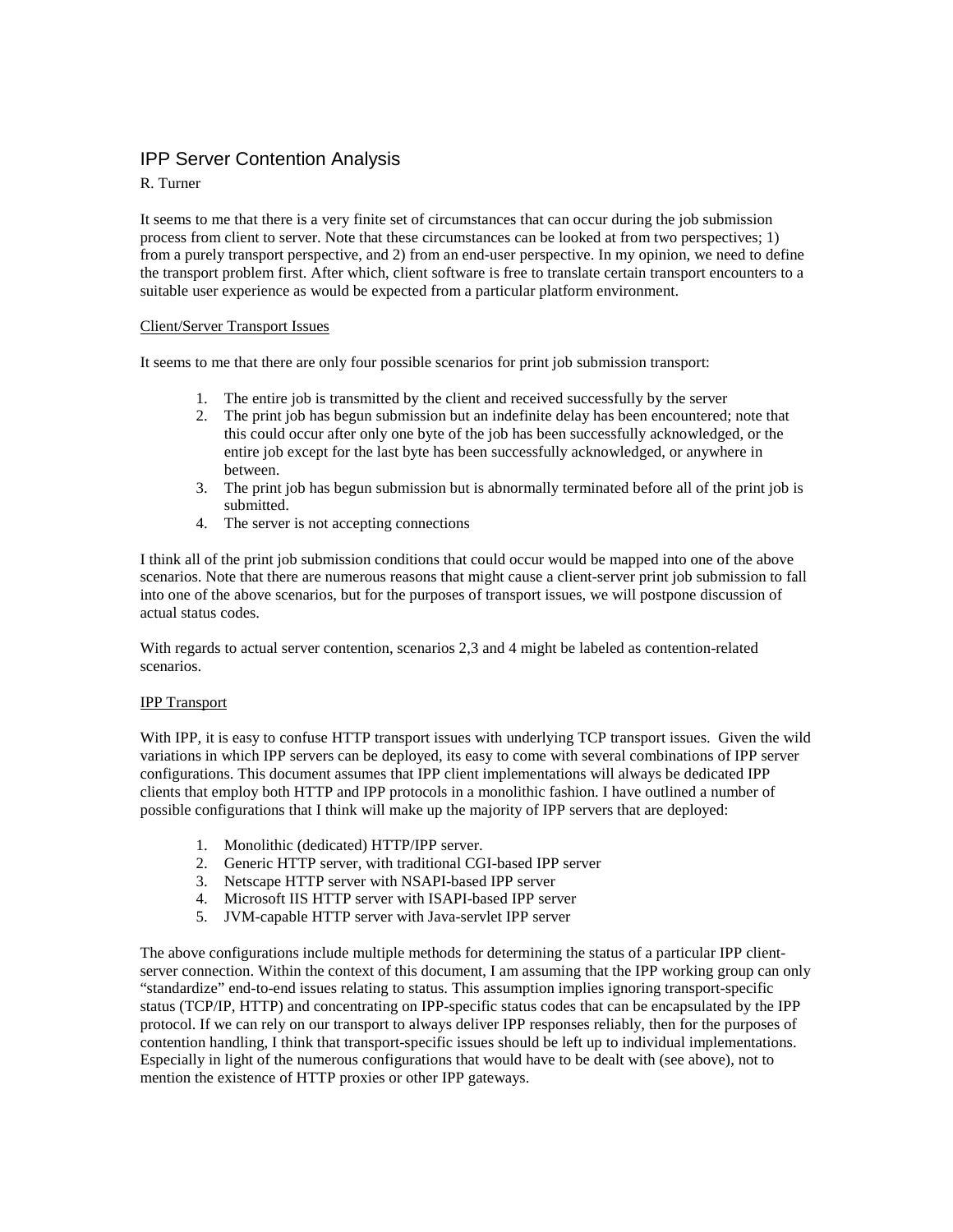#### Contention Handling for IPP

To allow clients to predictably handle possible IPP server contention, we need to define a set of conditions and/or status codes within the IPP protocol. We also need to define predictable semantics that IPP clients should follow when these status codes are received in response to a job submission request. One or more status code semantics could be applied to other IPP operations as well, in addition to job submission operations.

For each of the operational scenarios that could result from contention (2 through 4) outlined at the beginning of this document, I will attempt to address what type of client-server semantic might be enforced for each one.

#### Scenario 2: Indefinite Delay during print job submission

In this scenario, a classical "spooling" server could be spooling the job to secondary storage as the job is being received. It is possible that multiple threads of execution within the server are concurrently spooling other client-initiated job submission streams to secondary storage. It is also possible that available secondary storage is temporarily exhausted. It is reasonable to expect that client software (as opposed to the actual client user) would sense this condition if for some reason attempts to send further job data were to "block" for an unusual period of time. With a high-volume IPP server, this type of scenario would not be exceptional, and would therefore be a normal circumstance of job submission to this particular server. The term "block" in this paragraph could be used to connote any of the following cases:

- 1. An IPP request has been successfully transmitted, but no response has been returned, so the overall "IPP transaction" is not complete.
- 2. An IPP request has been successfully transmitted, but the server response indicates that some resource has become temporarily unavailable to complete the request.
- 3. The underlying transport on which we are relying for delivering IPP protocol is temporarily "blocked" due to internal protocol semantics ("flow control", "buffer availability", etc.).

For the purposes of "standardizing" IPP behavior, I think the IPP working group should recognize this scenario and define a particular type of response code that reflects this particular condition. This status code would reflect case #2 above. Case #1 would not require protocol support, but rather client-side configuration of timeout values. Case #3 involves underlying transport issues, which, due to the number of APIs in use, is outside the domain of IPP standardization.

#### Scenario 3: Abnormal Termination of Job Submission

Usually, this scenario would be a degenerate case of scenario 2, wherein either the client or the server would fail due to some timeout condition or other policy. This "policy" might indicate or enforce how long either the client or server would wait for resources to become available to complete the job submission request. In the client case a timeout would typically be used; if the server decides to abnormally terminate job submission it might be due to the fact that the server has determined that one or more resources required to complete job submission have entered into an "offline" state. At this point, the server decides it cannot maintain client sessions that require one or more of the resources that have entered the "offline" state.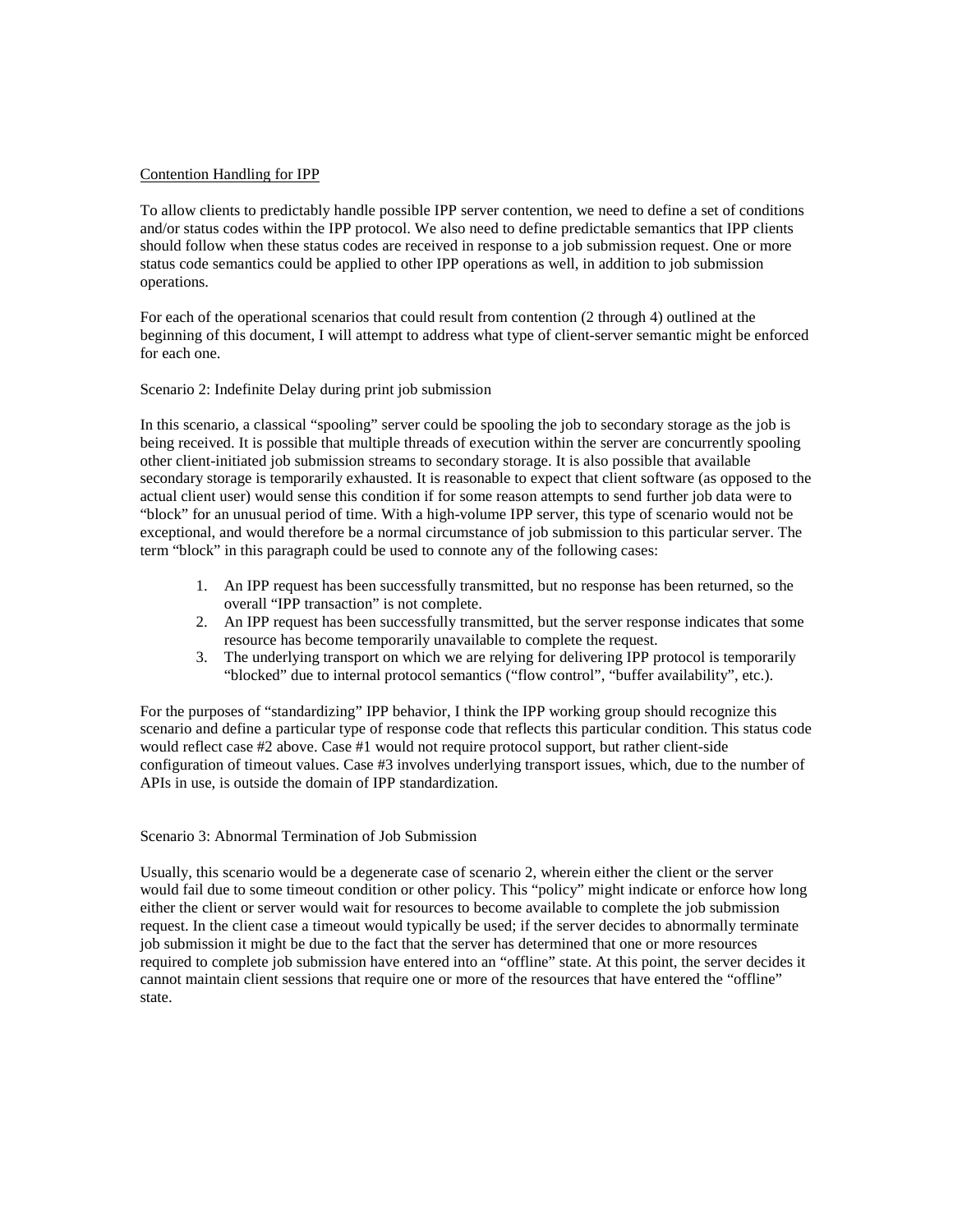From an IPP clients' perspective, abnormal termination can take on the following forms:

- 1. Some type of "abort" indication is received from the underlying IPP transport.
- 2. The client receives a "abort" status code from the IPP server for a particular request

Within the scope of the IPP protocol, the working group can define a particular "abort" status code to reflect abnormal termination of a job submission. Transport-level connection abort sequences are beyond the scope for us to define since these status codes vary by transport API.

# Scenario 4: No Job Submission Connections available

I believe this scenario to be the most common case that clients will handle with regards to server contention. In my opinion, recognition of this scenario also implies that contention handling for nonspooling, as well as spooling IPP servers will be the same. I define a non-spooling IPP server as a server that can only accept one job submission request at a time. And further, that no other job submission requests can be accepted until the "current" job completes. The non-spooling IPP server is just the degenerate case of a spooling IPP server, when the spooling IPP server has exhausted available resources to accept any new inbound job submissions.

As suggested by many participants on the DL, the WG should consider an appropriate status code, or set of status codes to be returned by a server during periods of resource unavailability. In my opinion, only a single status code would suffice, but we may want to consider a particular status code for each type of "resource" that is unavailable. There is a fairly likely case wherein transport layer resources are unavailable to complete a transport connection. In this event, the information available to clients as to what is actually causing resource exhaustion will be vague.

## Rationale for IPP-only Contention Handling

I have purposely avoided addressing any type of specific contention handling of conditions that occur external to the "IPP domain". By outside the "IPP domain", I mean that I don't think we should attempt to "standardize" a contention solution that exposes any type of condition (potentially to the end user) that is "below" the IPP application protocol. This means specific HTTP or TCP/IP conditions that occur. Due to the differences in TCP/IP application programmer interfaces, and the differing types of HTTP interfaces that IPP might use (see environments 1 through 5 above), I think its difficult to come up with a concise, consistent behavior to document.

In my opinion, we should allow individual implementations to translate transport-level (HTTP, TCP/IP) conditions to the most informative indication to potential end-users. These transport-level contention conditions are few, and are not IPP-specific, and can occur in any applications that attempt to use the same transport mechanisms, so ambiguity is almost certain in some transport-level contention scenarios.

However, since the status codes and indications that we define for IPP are application-specific and connote more meaningful information related to the "printing" application, we should attempt to limit our scope to defining IPP-specific features for contention handling. We can also amortize this effort over all potential future mappings of IPP to other transports without having to re-address the problem.

Some of the potential "ratholes" that I would like to avoid are:

- Translation of NSAPI-based return codes to something usable by IPP
- Translation of ISAPI-based return codes to something usable by IPP
- Isolating System-V Transport Layer Interface (TLI) status codes for translation to something usable by IPP
- Translating BSD "errno" or Winsock "WSAGetLastError" status codes to something usable by IPP